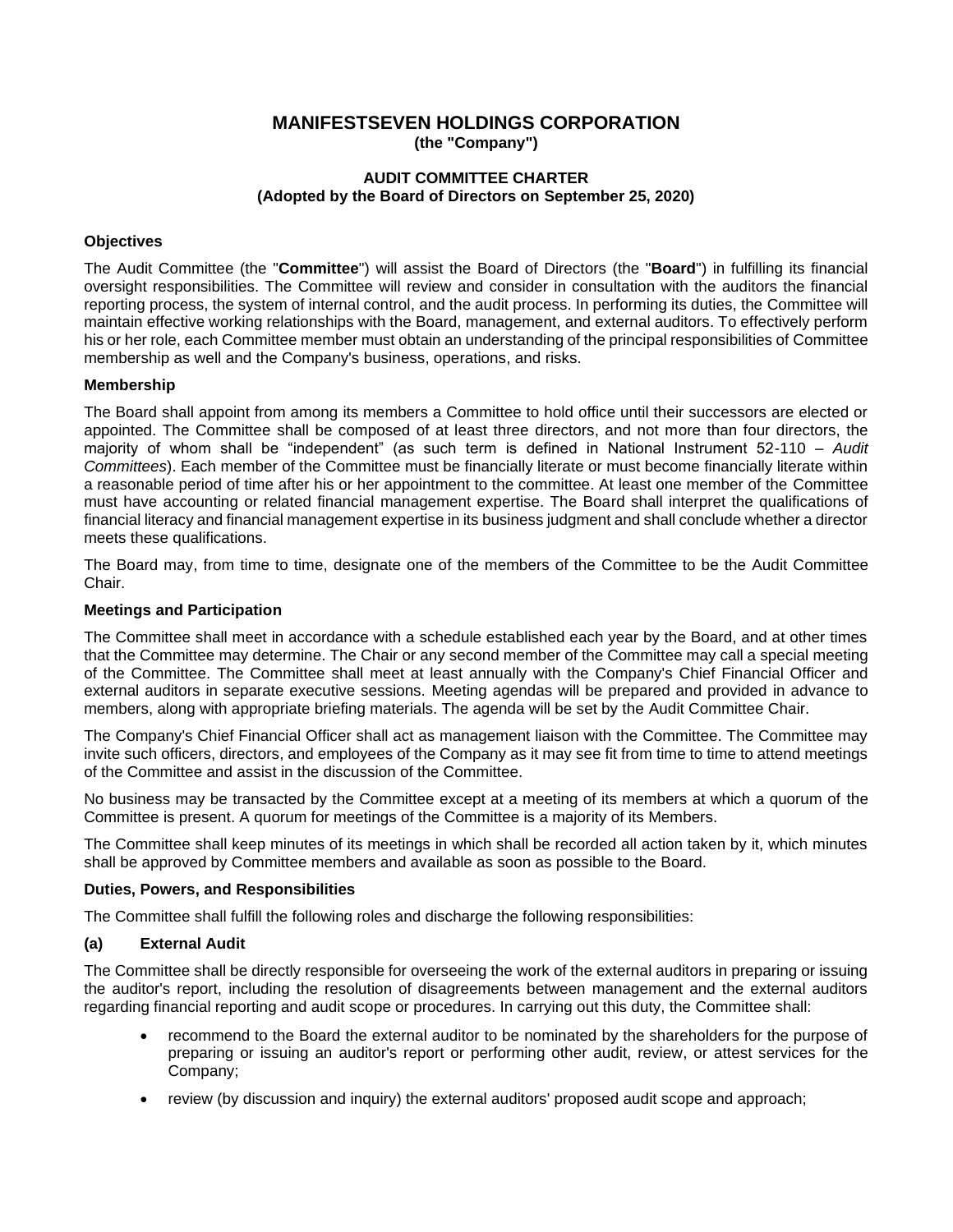- review the performance of the external auditors and recommend to the Board the appointment or discharge of the external auditors;
- review and recommend to the Board the compensation to be paid to the external auditors; and
- review and confirm the independence of the external auditors by reviewing the non-audit services provided and the external auditors' assertion of their independence in accordance with professional standards.

### **(b) Internal Control**

The Committee shall consider whether adequate controls are in place over annual and interim financial reporting as well as controls over assets, transactions, and the creation of obligations, commitments, and liabilities of the Company. In carrying out this duty, the Committee shall:

- evaluate the adequacy and effectiveness of management's system of internal controls over the accounting and financial reporting system within the Company; and
- ensure that the external auditors discuss with the Committee any event or matter which suggests the possibility of fraud, illegal acts, or deficiencies in internal controls.

#### *Financial Reporting*

The Committee shall review the financial statements and financial information prior to its release to the public. In carrying out this duty, the Committee shall:

- review significant accounting and financial reporting issues, especially complex, unusual, and related party transactions; and
- review and ensure that the accounting principles selected by management in preparing financial statements are appropriate.

# *Annual Financial Statements*

- review the draft annual financial statements and provide a recommendation to the Board with respect to the approval of the financial statements;
- meet with management and the external auditors to review the financial statements and the results of the audit, including any difficulties encountered; and
- review management's discussion & analysis respecting the annual reporting period prior to its release to the public.

#### *Interim Financial Statements*

- review and approve the interim financial statements prior to their release to the public; and
- review management's discussion & analysis respecting the interim reporting period prior to its release to the public.

#### *Release of Financial Information*

where reasonably possible, review and approve all public disclosure, including news releases, containing financial information, prior to its release to the public.

### **(c) Non-Audit Services**

All non-audit services (being services other than services rendered for the audit and review of the financial statements or services that are normally provided by the external auditor in connection with statutory and regulatory filings or engagements) which are proposed to be provided by the external auditors to the Company or any subsidiary of the Company shall be subject to the prior approval of the Committee.

### *Delegation of Authority*

The Committee may delegate to one or more independent members of the Committee the authority to approve nonaudit services, provided any non-audit services approved in this manner must be presented to the Committee at its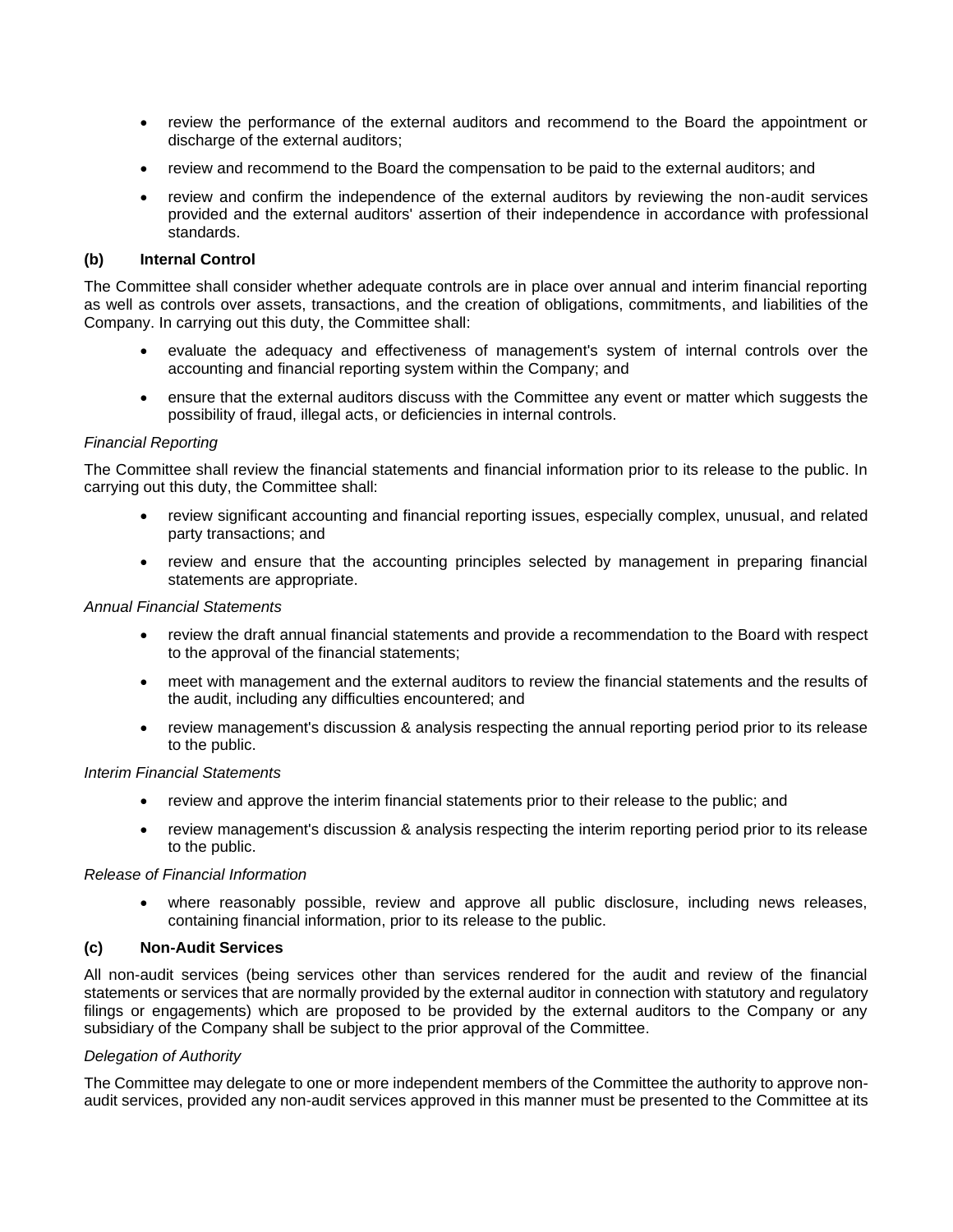next scheduled meeting.

### *De-Minimis Non-Audit Services*

The Committee may satisfy the requirement for the pre-approval of non- audit services if:

- the aggregate amount of all non-audit services that were not pre-approved is reasonably expected to constitute no more than five per cent of the total amount of fees paid by the Company and its subsidiaries to the external auditor during the fiscal year in which the services are provided; or
- the services are brought to the attention of the Committee and approved, prior to the completion of the audit, by the Committee or by one or more of its members to whom the authority to grant such approvals has been delegated.

#### *Pre-Approval Policies and Procedures*

The Committee may also satisfy the requirement for the pre-approval of non-audit services by adopting specific policies and procedures for the engagement of non-audit services, if:

- the pre-approval policies and procedures are detailed as to the particular service;
- the Committee is informed of each non-audit service; and
- the procedures do not include delegation of the Committee's responsibilities to management.

#### *Other Responsibilities*

The Committee shall:

- establish procedures for the receipt, retention, and treatment of complaints received by the Company regarding accounting, internal accounting controls, or auditing matters;
- establish procedures for the confidential, anonymous submission by employees of the Company of concerns regarding questionable accounting or auditing matters;
- ensure that significant findings and recommendations made by management and external auditor are received and discussed on a timely basis;
- review the policies and procedures in effect for considering officers' expenses and perquisites;
- perform other oversight functions as requested by the Board; and
- review and update this Charter and receive approval of changes to this Charter from the Board.

#### *Reporting Responsibilities*

The Committee shall regularly update the Board about Committee activities and make appropriate recommendations.

#### **Authority**

The Committee shall have the resources and the authority appropriate to discharge its responsibilities, including the authority to

- engage independent counsel and other advisors as it determines necessary to carry out its duties;
- set and pay the compensation for any advisors employed by the Committee; and
- communicate directly with internal and external auditors.

# **Additional Guidance**

The following guidance is intended to provide the Committee members with additional guidance on fulfillment of their roles and responsibilities on the committee: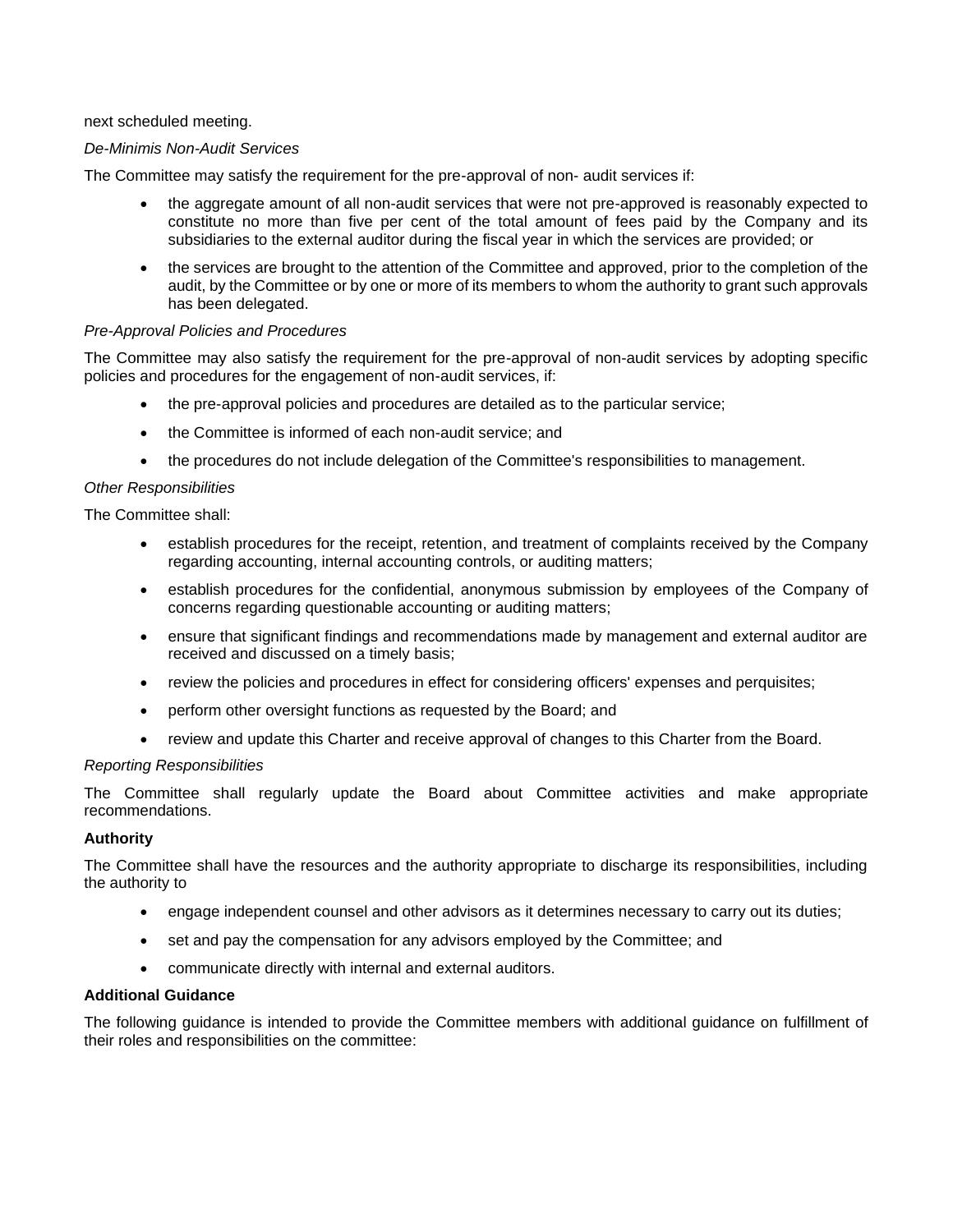#### *Internal Control*

- evaluate whether management is setting the goal of high standards by communicating the importance of internal control and ensuring that all individuals possess an understanding of their roles and responsibilities;
- focus on the extent to which external auditors review computer systems and applications, the security of such systems and applications, and the contingency plan for processing financial information in the event of an IT systems breakdown; and
- gain an understanding of whether internal control recommendations made by external auditors have been implemented by management.

### *Financial Reporting*

**General** 

- review significant accounting and reporting issues, including recent professional and regulatory pronouncements, and understand their impact on the financial statements; and
- ask management and the external auditors about significant risks and exposures and the plans to minimize such risks; and
- understand industry best practices and the Company's adoption of them.

#### Annual Financial Statements

- review the annual financial statements and determine whether they are complete and consistent with the information known to committee members, and assess whether the financial statements reflect appropriate accounting principles in light of the jurisdictions in which the Company reports or trades its shares;
- pay attention to complex and/or unusual transactions such as restructuring charges and derivative disclosures;
- focus on judgmental areas such as those involving valuation of assets and liabilities, including, for example, the accounting for and disclosure of loan losses; warranty, professional liability; litigation reserves; and other commitments and contingencies;
- consider management's handling of proposed audit adjustments identified by the external auditors; and
- ensure that the external auditors communicate all required matters to the committee.

#### Interim Financial Statements

- be briefed on how management develops and summarizes interim financial information, the extent to which the external auditors review interim financial information;
- meet with management and the auditors, either telephonically or in person, to review the interim financial statements; and
- to gain insight into the fairness of the interim statements and disclosures, obtain explanations from management on whether:
	- $\circ$  actual financial results for the quarter or interim period varied significantly from budgeted or projected results;
	- o changes in financial ratios and relationships of various balance sheet and operating statement figures in the interim financial statements are consistent with changes in the Company's operations and financing practices;
	- o generally accepted accounting principles have been consistently applied;
	- $\circ$  there are any actual or proposed changes in accounting or financial reporting practices;
	- o there are any significant or unusual events or transactions;